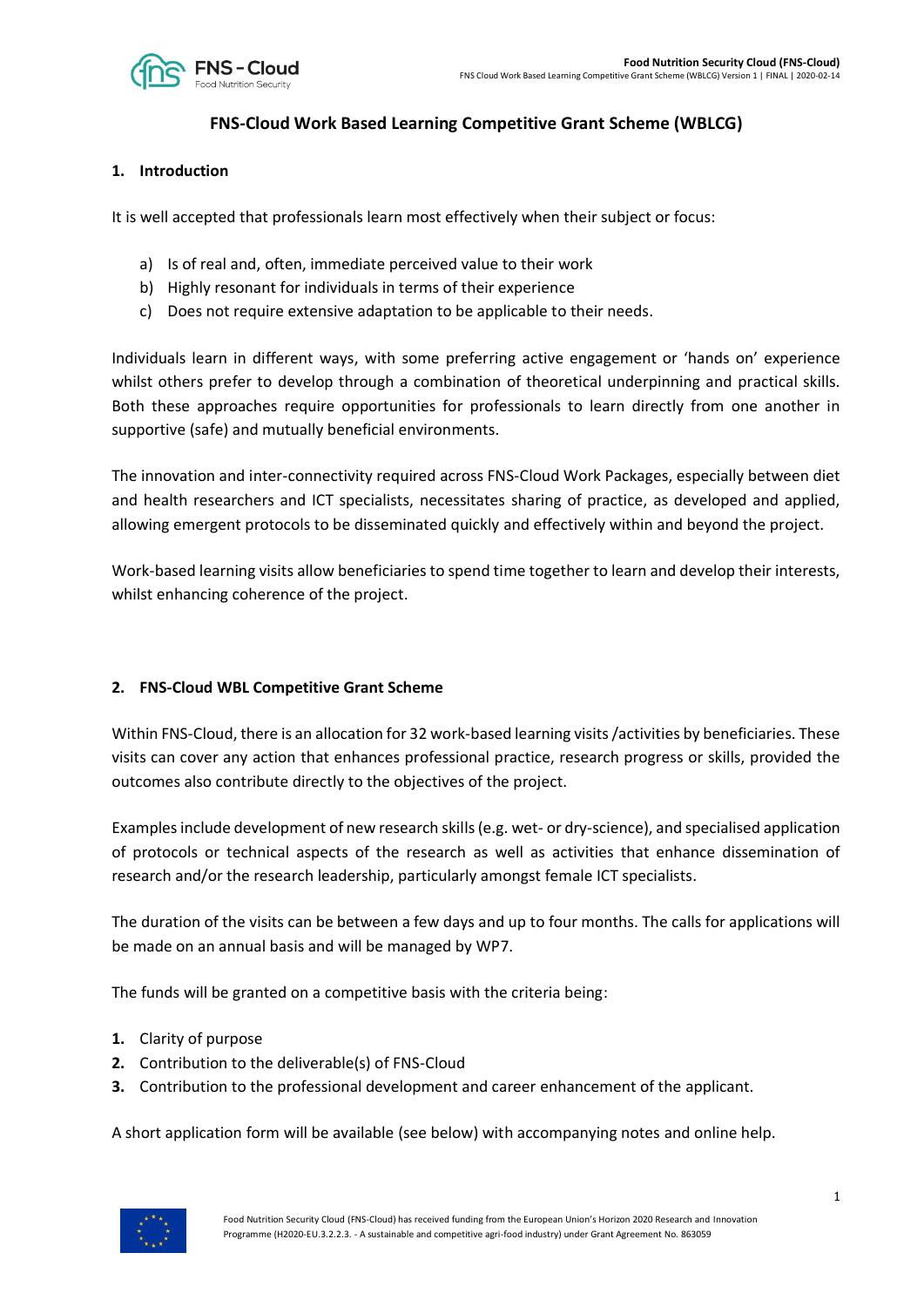

The application form will request information on the operational and technical aspects of the work to be undertaken, but it will also ask the applicant to provide a rationale for the development they are seeking in terms of their career and research, and how this will contribute to their organisation and the wider objectives of FNS-Cloud. This real-world 'impact' can be unfamiliar amongst less senior researchers and, hence, online resources will be provided (e.g. bibliography, exemplars and webinar) to support this.

The theme of evidencing strategic impact of professional development will be continued through a written report at the end of the visit and, again, a template and explanatory notes will made available. However, final costs for these visits will be withheld until the report is completed satisfactorily.

It is expected that the report will contain conventional descriptions of research activities and technical developments, but it will also require a more strategic view of the visit, particularly the impact of learning achieved and contribution to the applicant, their peers, and the project. Finally, the recipients of these grants will be expected to contribute to the FNS-Cloud Community of Practice (FNS-Cloud CoP) and, specifically, the FNS-Cloud Consortium meetings and annual CoP conference.

All transferable intellectual property rights of the contributions made by the applicant will be assigned to UWTSD and will accomplish the EU requirements on open access and open data.



## *3.* **Summary and explanation of the Operational Procedure for WBLCG Scheme**

## *a) Applicant sends an unsigned soft-copy sent directly to WBLCG scheme manager's email address (and a scanned copy onto G:Drive)*

*It is important to use both approaches to ensure, as far as it is possible, that no application is missed: it is unusual that both email and upload fail. Signed copies may be sent by email provided the applicant and recipient are convinced of a (previous) reliable exchange of email. Obtaining a signed copy is important as a means of demonstrating supervisors/ line managers/ host organisations are informed about the activities of staff and students and grant permission without additional administrative burden.*

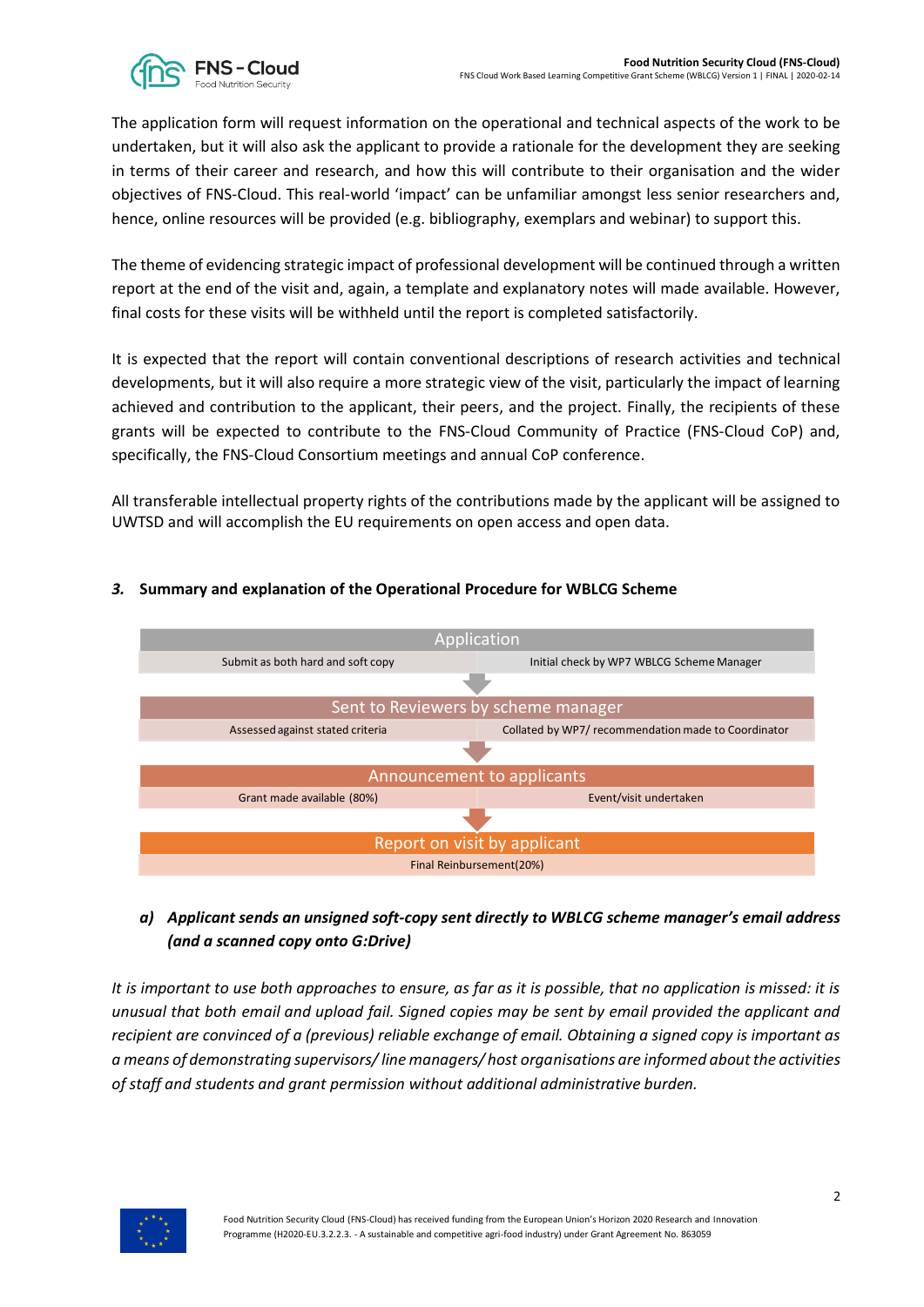

*b) Scheme manager checks copy for names, sex and gender, contact email address, organisation and supervisor/ line manager, justification – maximum of 1000 words – costs (e.g. travel, accommodation and subsistence) and eligibility (i.e. FNS Cloud member organisation)*

*This check is intended only to establish the application includes all relevant information. Typical errors include insufficient words, spurious travel costs arising from lack of knowledge/ information about local travel, unregistered applicant, and inappropriate or ill-considered subsistence. Inappropriate costs will be excluded without reference to the applicant and these changes explained in the award email. It is appropriate for some subsistence costs to be made in the award, but these costs are paid retrospectively, in line with EU guidelines for Reimbursement of Experts' Expenses, on production of a valid receipt. Missing costs, which are more common in visit/ exchange applications, where individuals do not consider everyday costs (e.g. laundry for three months), are also included without reference to the applicant based on UK Civil Service Rates and explained in the award email. Justifications with too few words will be returned to the applicant for amendment and must be resubmitted before the deadline for applications or within 24 hours, after the close of the call. Any supporting documentation was requested at this time (e.g. confirmation of additional funding from another source).*

*Awards will be made up to the value of €2000 EUR; thereafter any additional costs must be covered by the applicant's organisations from their FNS-Cloud budget, if available, or another source.* 

*In extra-ordinary circumstances, where there is adequate funding remaining from that year's allocation, an additional €500-1000 EUR may be made available.* 

*Otherwise, funding not used in one year will be rolled over the next.* 

*c) Scheme manager distributes applications to Review Panel consisting of at least two WP leaders, Scheme manager and others as required, determined by type and scope of application, to score completeness of information, reasons for attending, adding-value to the Project and contribution to deliverables on a scale of 1-5 (1 = poor, 5 = excellent) and collated the scores*

*In collating the scores, the WBLCG scheme manager must consider the status of the individual (i.e. Masters or PhD student, early-career post-doctoral researcher, post-doctoral researcher/ lecturer or senior staff) since this affects all aspects of the application. Senior staff are familiar with application processes and what is needed for a successful outcome, and more likely to add-value and understand the strategic benefits of their participation for both the network and their organisation whilst PhD and Masters Students are more commonly engaged in specific activities, but less aware of what is required generally or how to express their needs appropriately. Outliers (i.e. scores different significantly between the Panel) will be reviewed by the WBLCG scheme manager, as necessary. Once the applications have been collated and successful applications identified, these will be recommended to the FNS-Cloud Coordinator. The applicants will be informed of the Review Panel's decision four weeks after the close of submissions. Unsuccessful applicants' will be provided with feedback to help them apply to subsequent funding rounds.*